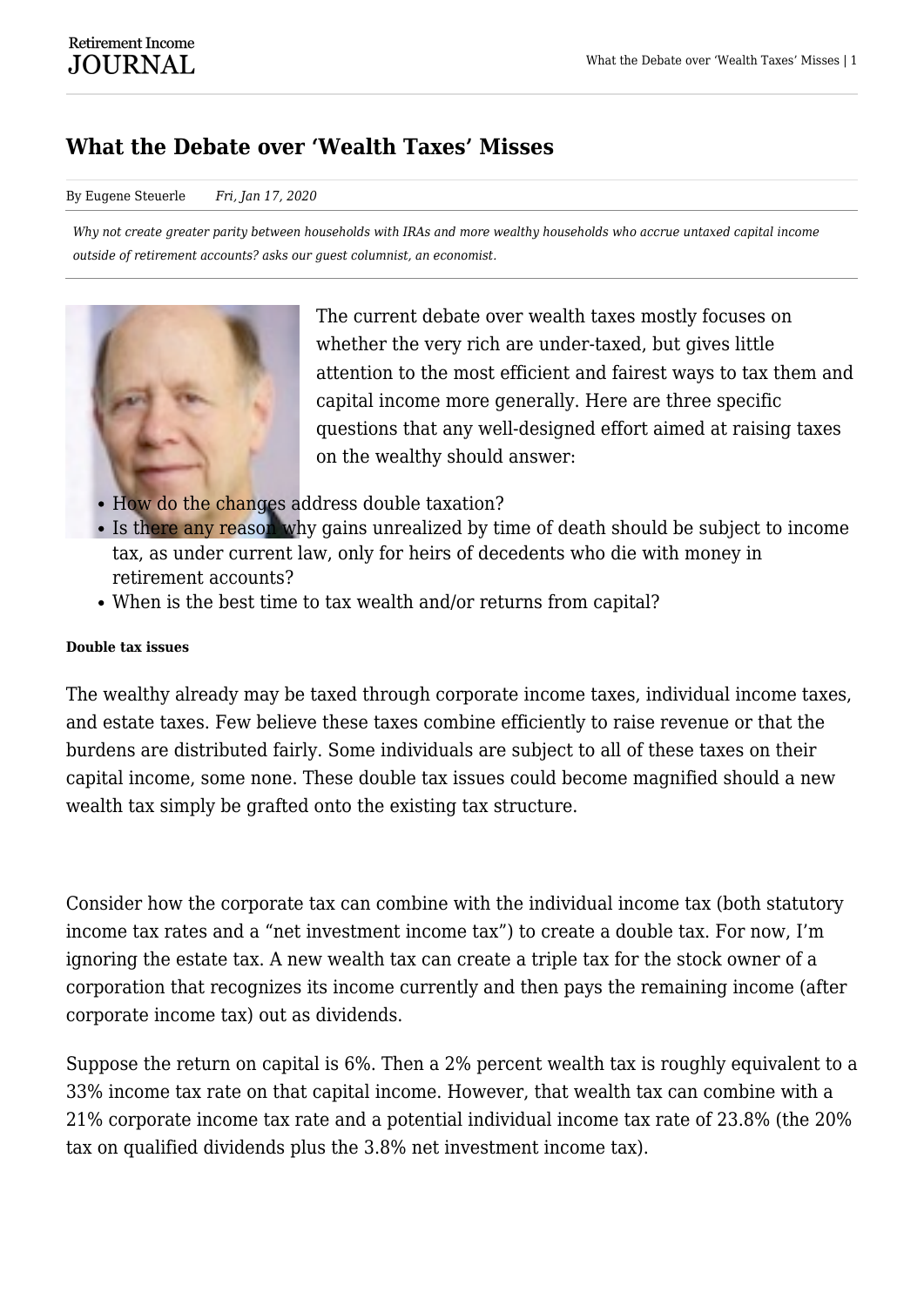After taking into account interactions, the total tax rate on that return is still over 70%, well above the current nearly 40% potential combined corporate and individual income tax rates.

By contrast, the partnership owner of real estate who uses interest and other costs to completely offset rent revenues, while earning a 6 percent net return entirely in the form of capital gains on the property, owes no corporate or individual income tax currently, and simply pays the 2 percent wealth tax, for a combined tax rate of 33 percent on the income generated by this property.

Double taxes (or triple taxes) aren't new by any means. What to do about them depends upon the purpose of those taxes. But at very high levels of assessment, where the effective income tax rate can approach or exceed 100%, this issue becomes a lot more important. And, as far as I can tell, almost none of the proponents of a wealth tax have dealt with or even discussed it.

# **Taxation of gains accrued at death**

Among the issues that arise in assessing higher taxes on the wealthy is whether Congress should continue to forgive income taxes on gains accrued but not yet taxed by time of death because the underlying assets have not been sold.

Both the holder of a regular IRA account and the owner of corporate stock with accrued capital gains have income earned during their lifetime but not yet taxed by time of death. Yet only the latter gets permanent forgiveness of the tax, because the heir's basis in the asset is "stepped up" to the value at the time of the original owner's death.

In contrast, heirs of an IRA or other retirement account must over their lifetimes pay tax on all gains accrued by their deceased benefactors. (In fact, Congress just passed a new law requiring heirs to recognize income and pay income tax over ten years on inherited retirement accounts.)

Now I recognize that the two cases are not exactly equivalent. IRA owners get an extra tax break by deferral of taxes on their wages (because the contribution to a traditional IRA is deductible). But I suggest that the same holds for many wealthy taxpayers for whom the returns to wealth often derive from returns to labor and entrepreneurship for which tax was also deferred. Why not create greater parity between households with IRAs and more wealthy households who accrue their untaxed capital income outside of retirement accounts?